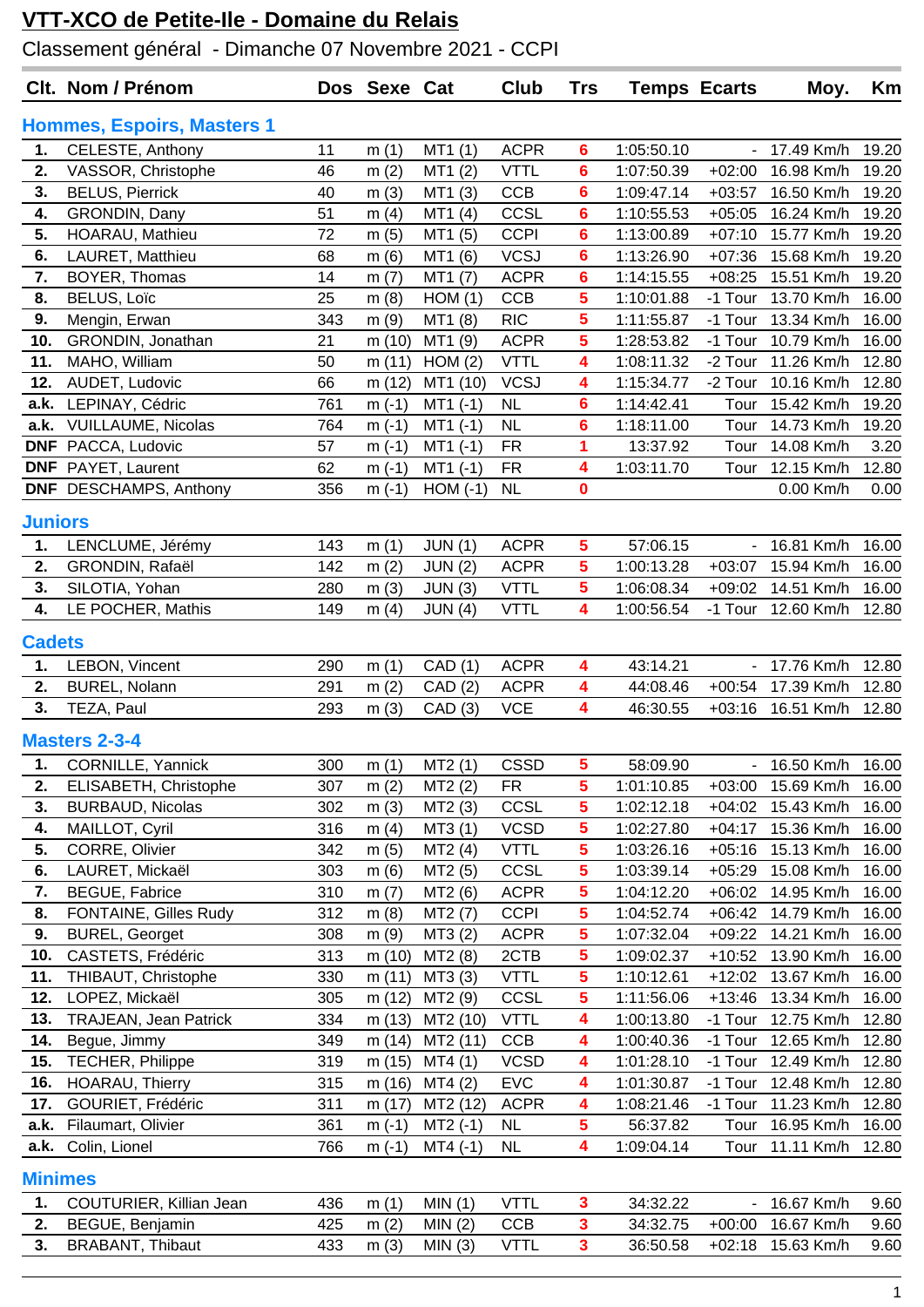## **VTT-XCO de Petite-Ile - Domaine du Relais**

Classement général - Dimanche 07 Novembre 2021 - CCPI

|                 | Clt. Nom / Prénom                   |            | Dos Sexe Cat |                | Club        | Trs                                                | <b>Temps Ecarts</b> |                | Moy.               | Km    |
|-----------------|-------------------------------------|------------|--------------|----------------|-------------|----------------------------------------------------|---------------------|----------------|--------------------|-------|
| 4.              | <b>HUET, Joseph Alexis</b>          | 370        | m(4)         | MIN(4)         | <b>VCSJ</b> | 3                                                  | 38:35.44            | $+04:03$       | 14.92 Km/h         | 9.60  |
| 5.              | LAUGIER, Anthony                    | 428        | m(5)         | MIN(5)         | <b>CCB</b>  | 3                                                  | 42:04.46            | $+07:32$       | 13.69 Km/h         | 9.60  |
| 6.              | METRO, Stanislas François           | 382        | m(6)         | MIN(6)         | <b>VCSJ</b> | 3                                                  | 43:38.50            | $+09:06$       | 13.19 Km/h         | 9.60  |
| 7.              | SORRES, Maxime                      | 390        | m(7)         | MIN(7)         | <b>CCPI</b> | 3                                                  | 51:28.44            | $+16:56$       | 11.19 Km/h         | 9.60  |
| 8.              | ETHEVE, Evan                        | 439        | m(8)         | MIN(8)         | <b>VTTL</b> | 3                                                  | 51:51.99            | $+17:19$       | 11.10 Km/h         | 9.60  |
| 9.              | BOYER, Gabriel                      | 393        | m(9)         | MIN (9)        | <b>VCSR</b> | $\overline{2}$                                     | 35:10.75            | -1 Tour        | 10.91 Km/h         | 6.40  |
| 10.             | LAVERNAY, Maydéric                  | 430        | m (10)       | MIN (10)       | <b>FR</b>   | $\overline{2}$                                     | 37:00.49            | -1 Tour        | 10.37 Km/h         | 6.40  |
|                 | <b>Dames Juniors-Seniors</b>        |            |              |                |             |                                                    |                     |                |                    |       |
|                 |                                     |            |              |                | <b>CCSL</b> |                                                    | 46:16.64            |                | 12.44 Km/h         |       |
| 1.<br>2.        | SIROUX, Elisabeth                   | 581<br>584 | f(1)         | DAM (1)        |             | $\overline{\mathbf{3}}$<br>$\overline{\mathbf{2}}$ | 47:40.63            | -1 Tour        | 8.05 Km/h          | 9.60  |
|                 | <b>COUTURIER, Laura Marie Aimée</b> |            | f(2)         | <b>DAM (2)</b> | <b>VTTL</b> |                                                    |                     |                |                    | 6.40  |
|                 | <b>Dames Minimes-Cadettes</b>       |            |              |                |             |                                                    |                     |                |                    |       |
| 1.              | LENCLUME, Emie                      | 633        | f(1)         | <b>DMI</b> (1) | <b>VCSD</b> | $\overline{\mathbf{2}}$                            | 27:33.93            |                | 13.93 Km/h         | 6.40  |
| 2.              | <b>GRONDIN, Léa</b>                 | 632        | f(2)         | <b>DMI</b> (2) | <b>VCSD</b> | $\overline{\mathbf{2}}$                            | 29:20.07            | $+01:46$       | 13.09 Km/h         | 6.40  |
| 3.              | PAYET, Tessy Heïdy                  | 636        | f(3)         | DMI(3)         | <b>VCSD</b> | $\overline{2}$                                     | 31:47.85            | $+04:13$       | 12.07 Km/h         | 6.40  |
| 4.              | <b>GONTHIER, Manon</b>              | 622        | f(4)         | DMI(4)         | <b>VCSJ</b> | $\overline{\mathbf{2}}$                            | 32:33.19            | $+04:59$       | 11.79 Km/h         | 6.40  |
| 5.              | MEZINO, Huguette                    | 629        | f(5)         | DCA(1)         | <b>VCSR</b> | $\overline{2}$                                     | 55:48.38            | $+28:14$       | 6.88 Km/h          | 6.40  |
| <b>VTTAE</b>    |                                     |            |              |                |             |                                                    |                     |                |                    |       |
| 1.              | YEN PON, Pascal                     | 705        | m(1)         | VAE(1)         | <b>ACPR</b> | 5                                                  | 41:12.44            | $\blacksquare$ | 23.29 Km/h         | 16.00 |
| 2.              | Catherine, Julien                   | 729        | m(2)         | VAE(2)         | <b>ACPR</b> | 5                                                  | 41:50.58            | $+00:38$       | 22.94 Km/h         | 16.00 |
| 3.              | MICHEL, Jean-Noel                   | 709        | m(3)         | VAE(3)         | <b>AVR</b>  | 5                                                  | 42:55.13            | $+01:42$       | 22.36 Km/h         | 16.00 |
| 4.              | POTIN, Sylvain                      | 726        | m(4)         | VAE(4)         | <b>NL</b>   | 5                                                  | 44:31.27            | $+03:18$       | 21.56 Km/h         | 16.00 |
| 5.              | TECHER, Rodolphe                    | 724        | m(5)         | VAE(5)         | <b>NL</b>   | 5                                                  | 46:14.58            | $+05:02$       | 20.75 Km/h         | 16.00 |
| 6.              | SAVETIYAE, Rodolphe                 | 760        | m(6)         | VAE(6)         | <b>NL</b>   | 4                                                  | 42:43.78            | -1 Tour        | 17.97 Km/h         | 12.80 |
| 7.              | Payet, Julie                        | 728        | f(1)         | <b>VAE (1)</b> | <b>ACPR</b> | 4                                                  | 43:00.38            | -1 Tour        | 17.85 Km/h         | 12.80 |
| 8.              | <b>GRONDIN, Erick</b>               | 719        | m(7)         | <b>VAE (7)</b> | <b>AVR</b>  | 4                                                  | 43:46.35            | -1 Tour        | 17.54 Km/h         | 12.80 |
| <b>DNF</b>      | GROSSET, Olivier                    | 715        | $m(-1)$      | $VAE(-1)$      | <b>AVR</b>  | 3                                                  | 26:10.25            | Tour           | 22.00 Km/h         | 9.60  |
| <b>DNF</b>      | Vinguedassalom, Guy                 | 727        | $m(-1)$      | $VAE(-1)$      | <b>NL</b>   | 3                                                  | 40:27.93            | Tour           | 14.23 Km/h         | 9.60  |
|                 | <b>Benjamins</b>                    |            |              |                |             |                                                    |                     |                |                    |       |
|                 | 1. HUET, Mathéo                     | 802        | m(1)         | BE (1)         | <b>VCSJ</b> | $\overline{7}$                                     | 15:52.37            |                | - 26.46 Km/h       | 7.00  |
| 2.              | GONZALEZ, Thimoté                   | 837        | m(2)         | BE(2)          | <b>VTTL</b> | $\overline{7}$                                     | 16:22.19            | $+00:29$       | 25.65 Km/h         | 7.00  |
| 3.              | VASSOR, Damien                      | 834        | m(3)         | BE (3)         | <b>VTTL</b> | $\overline{7}$                                     | 17:43.89            | $+01:51$       | 23.68 Km/h         | 7.00  |
| 4.              | GIGAN, Mathys                       | 830        | m(4)         | BE (4)         | <b>CCPI</b> | $\overline{7}$                                     | 18:02.89            | $+02:10$       | 23.27 Km/h         | 7.00  |
| 5.              | PACCA, Kerann                       | 824        | m(5)         | BE (5)         | <b>FR</b>   | $\overline{7}$                                     | 24:56.37            | $+09:04$       | 16.84 Km/h         | 7.00  |
| 6.              | <b>TEZA, Justine</b>                | 826        | f(1)         | BE (1)         | <b>VCE</b>  | 7                                                  | 25:23.65            | $+09:31$       | 16.53 Km/h         | 7.00  |
| 7.              | PAYET, Terry                        | 805        | m(6)         | BE (6)         | <b>ACPR</b> | 6                                                  | 16:12.18            |                | -1 Tour 22.21 Km/h | 6.00  |
| 8.              | HOARAU, Noah                        | 809        | m $(7)$      | BE (7)         | <b>ACPR</b> | 6                                                  | 16:20.57            |                | -1 Tour 22.02 Km/h | 6.00  |
| 9.              | MOUNIAMA, Raphaël                   | 833        | m(8)         | BE (8)         | <b>VCSD</b> | $6\phantom{a}$                                     | 16:47.66            |                | -1 Tour 21.43 Km/h | 6.00  |
| 10.             | Galent, Lola Luna                   | 839        | f(2)         | BE (2)         | <b>VTTL</b> | 6                                                  | 16:56.64            | -1 Tour        | 21.24 Km/h         | 6.00  |
| 11.             | PAYET, Erwan                        | 825        | m(9)         | BE (9)         | <b>FR</b>   | 6                                                  | 19:15.65            | -1 Tour        | 18.69 Km/h         | 6.00  |
| 12.             | <b>GRONDIN, Kenjy</b>               | 819        | m (10)       | BE (10)        | <b>ACPR</b> | 6                                                  | 19:43.01            | -1 Tour        | 18.25 Km/h         | 6.00  |
| 13.             | <b>METRO, Laurianne Chantal</b>     | 804        | f(3)         | BE (3)         | <b>VCSJ</b> | 6                                                  | 24:56.73            | -1 Tour        | 14.43 Km/h         | 6.00  |
| 14.             | CASTETS, Yann                       | 822        | m(11)        | BE (11)        | 2CTB        | 5                                                  | 15:48.49            | -2 Tour        | 18.97 Km/h         | 5.00  |
| <b>DNF</b>      | <b>BEGUE, Emy Marie</b>             | 832        | f $(-1)$     | $BE(-1)$       | <b>CCB</b>  | $\overline{\mathbf{2}}$                            | 06:07.96            | Tour           | 19.56 Km/h         | 2.00  |
| <b>Pupilles</b> |                                     |            |              |                |             |                                                    |                     |                |                    |       |
| 1.              | DAMOUR, Cléo Gabriel                | 861        | m(1)         | PU(1)          | <b>TCSP</b> | 5                                                  | 13:56.15            |                | - 21.52 Km/h       | 5.00  |
| 2.              | GRONDIN, Benjamin                   | 855        | m(2)         | PU(2)          | <b>FR</b>   | $\overline{\mathbf{5}}$                            | 14:02.95            | $+00:06$       | 21.35 Km/h         | 5.00  |
| 3.              | SIPILI, Tom                         | 864        | m(3)         | PU (3)         | <b>VTTL</b> | 5                                                  | 14:12.25            | $+00:16$       | 21.12 Km/h         | 5.00  |
| 4.              | POTIN, Pierre                       | 858        | m(4)         | PU(4)          | <b>CCPI</b> | 5                                                  | 14:35.29            | $+00:39$       | 20.56 Km/h         | 5.00  |
| 5.              | <b>BEGUE, Corentin</b>              | 852        | m(5)         | <b>PU</b> (5)  | <b>ACPR</b> | $\overline{\mathbf{5}}$                            | 14:37.23            | $+00:41$       | 20.51 Km/h         | 5.00  |
| 6.              | <b>GONTHIER, Léane</b>              | 850        | f(1)         | <b>PU (1)</b>  | <b>VCSJ</b> | 5                                                  | 15:00.38            | $+01:04$       | 19.99 Km/h         | 5.00  |
| 7.              | PAYET, Matéo Nathan                 | 857        | m(6)         | <b>PU</b> (6)  | <b>CCPI</b> | 5                                                  | 15:47.68            | $+01:51$       | 18.99 Km/h         | 5.00  |